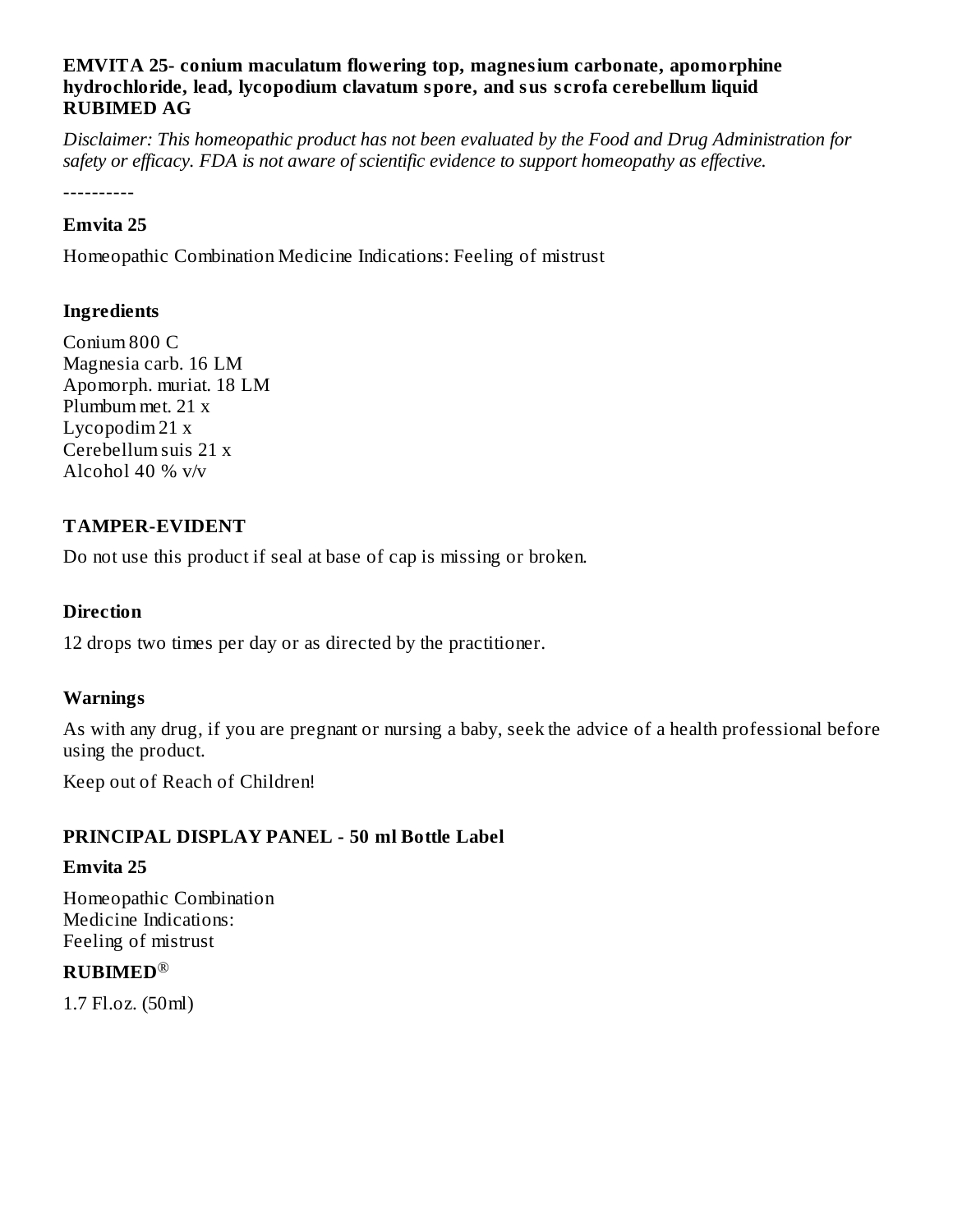| Direction: 12 drops two<br>times per day or as<br>directed by the<br>practitioner.                                                                                                                                                                                                                                              | <b>Emvita 25</b>                                                                                           | NDC 066343-037-50                                                                                                                                                                                                                                                                        |
|---------------------------------------------------------------------------------------------------------------------------------------------------------------------------------------------------------------------------------------------------------------------------------------------------------------------------------|------------------------------------------------------------------------------------------------------------|------------------------------------------------------------------------------------------------------------------------------------------------------------------------------------------------------------------------------------------------------------------------------------------|
| <b>Warnings: As with any</b><br>drug, if you are pregnant<br>or nursing a baby, seek<br>the advice of a health<br>professional before<br>using the product.<br><b>Keep out of Reach of</b><br><b>Children!</b><br><b>Made in Switzerland</b><br>for Rubimed AG<br><b>Grossmatt 3</b><br>CH 6052 Hergiswil<br><b>Switzerland</b> | Homeopathic Combination<br>Medicine Indications:<br><b>Feeling of mistrust</b><br>RUB<br>1.7 Fl.oz. (50ml) | Ingredients:<br>Conium 800 C<br>Magnesium carb. 16 LM.<br>Apomorph. muriat. 18 LM<br>Plumbum met. 21 x<br>Lycopodium 21 x<br>Cerebellum suis 21 x<br>Alcohol 40 % v/v<br><b>TAMPER-EVIDENT:</b><br>Do not use this product if<br>seal at base of cap is.<br>missing or broken.<br>Lot No |

# **EMVITA 25**

conium maculatum flowering top, magnesium carbonate, apomorphine hydrochloride, lead, lycopodium clavatum spore, and sus scrofa cerebellum liquid

| <b>Product Information</b>     |                |                    |               |
|--------------------------------|----------------|--------------------|---------------|
| <b>Product Type</b>            | HUMAN OTC DRUG | Item Code (Source) | NDC:66343-037 |
| <b>Route of Administration</b> | ORAL           |                    |               |

| <b>Active Ingredient/Active Moiety</b>                                                                           |                                   |                                    |  |  |
|------------------------------------------------------------------------------------------------------------------|-----------------------------------|------------------------------------|--|--|
| <b>Ingredient Name</b>                                                                                           | <b>Basis of Strength</b>          | <b>Strength</b>                    |  |  |
| <b>Conium Maculatum Flowering Top (UNII: Q28 R5GF371) (Conium Maculatum Flowering</b><br>Top - UNII:Q28R5GF371)  | Conium Maculatum<br>Flowering Top | $800$ [hp_C]<br>in $1 mL$          |  |  |
| Magnesium Carbonate (UNII: 0E53J927NA) (Carbonate Ion - UNII:7UJQ5OPE7D,<br>Magnesium Cation - UNII:T6 V3LHY838) | Magnesium Carbonate               | 16 $[hp_M]$<br>in $1 \text{ mL}$ . |  |  |
| Apomorphine Hydrochloride (UNII: F39049Y068) (Apomorphine - UNII:N21FAR7B4S)                                     | Apo mo rphine<br>Hydro chlo ride  | 18 $[hp_M]$<br>in $1 mL$           |  |  |
| Lead (UNII: 2P299V784P) (Lead - UNII:2P299V784P)                                                                 | Lead                              | $21$ [hp_X]<br>in $1 mL$           |  |  |
| Lycopodium Clavatum Spore (UNII: C88X29Y479) (Lycopodium Clavatum Spore -<br>UNII:C88X29Y479)                    | Lycopodium Clavatum<br>Spore      | $21$ [hp_X]<br>in $1 mL$           |  |  |
| Sus Scrofa Cerebellum (UNII: 49 NGK53TPQ) (Sus Scrofa Cerebellum -<br>UNII:49 NGK53TPQ)                          | Sus Scrofa Cerebellum             | $21$ [hp_X]<br>in $1 mL$           |  |  |
|                                                                                                                  |                                   |                                    |  |  |

| <b>Ingredient Name</b> | Strength           |
|------------------------|--------------------|
|                        | $0.4$ mL in $1$ mL |
|                        |                    |
|                        |                    |
|                        |                    |